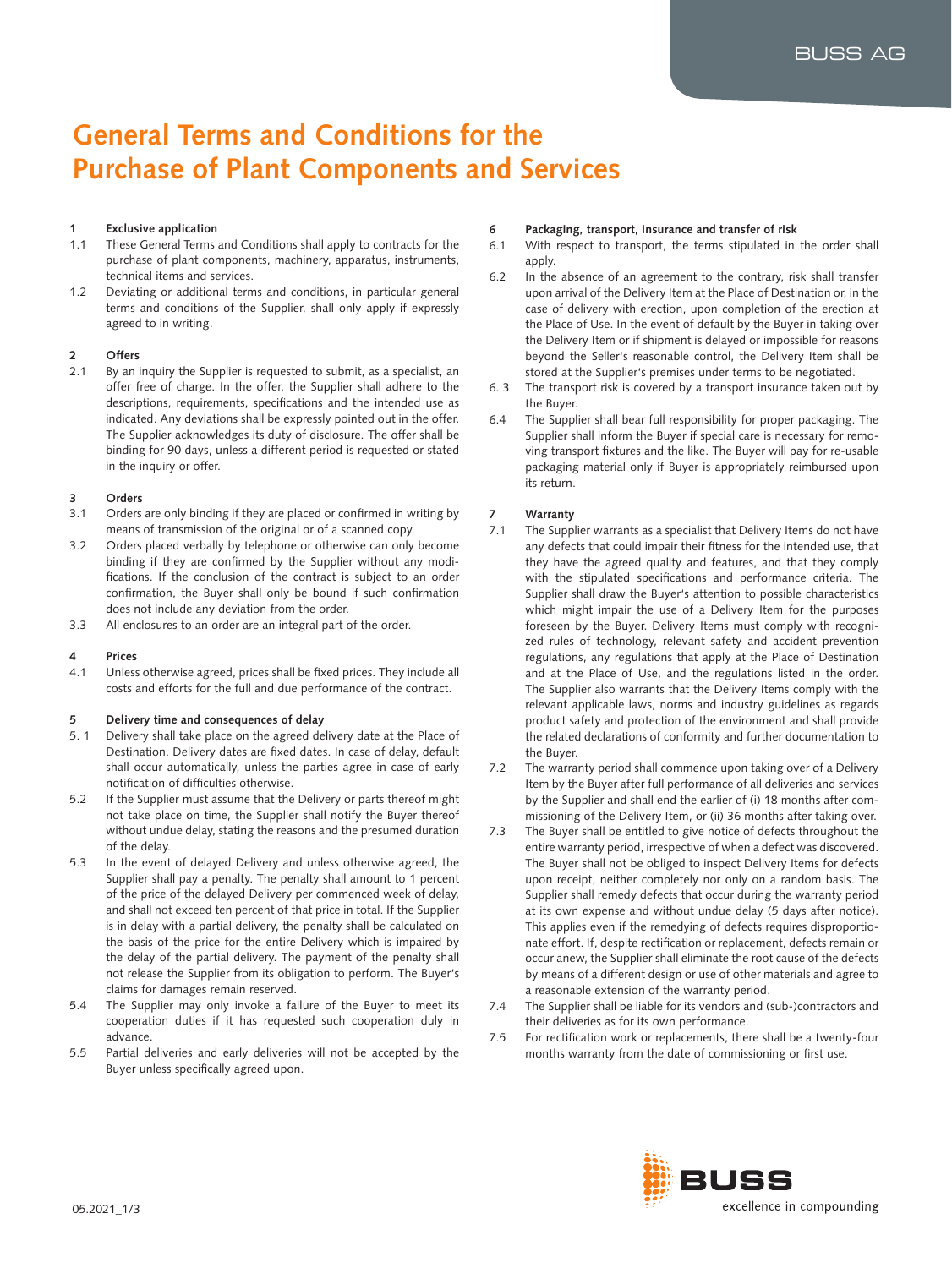# **8 Withdrawal**

- 8.1 If the Supplier is in delay or default with regard to a Delivery or the performance of warranty work pursuant to Clause 7.3 or if - in the case of of orders without fixed delivery dates - a reasonable grace period has lapsed without success, the Buyer may withdraw from the contract and waive the Delivery.
- 8.2 Should it become apparent even before a Delivery is due that the Supplier will fail to meet the delivery date, the Buyer may likewise withdraw from the contract and waive the Delivery.
- 8. 3 Furthermore, the Buyer shall be entitled to withdraw from the contract if it becomes apparent in the course of manufacture that the Delivery Item will not be fit for the intended purpose.
- 8.4 Should it become apparent during commissioning that a Delivery Item does not have the warranted properties, the Buyer may withdraw from the contract and place the Delivery Item at the Supplier's disposal at the Place of Use. Payments already made by the Buyer shall be refunded.
- 8.5 The Buyer's statutory claims in the event of delay or default remain reserved.
- 8.6 If the Buyer withdraws from the contract for reasons of a force majeure event (compare Clause 19.1), the Supplier shall be entitled to remuneration for the contractual services rendered up to the date of withdrawal. Claims for damages are excluded.

#### **9 Inspection right, labelling obligation**

- 9.1 The Buyer shall be entitled to inspect the progress of the work. An inspection shall neither alter nor limit the Supplier's obligation to fulfil the contract properly.
- 9. 2 The Supplier shall label Delivery Items in such a way that they are permanently recognizable as originating from Supplier. Dangers arising from improper use shall be indicated.

#### **10 No infringement of third party rights**

10.1 The Supplier warrants for the entire operational life of Delivery Items that the delivery and use of the Delivery Items does not infringe the intellectual property rights of third parties (patents, designs, models, etc.). The Supplier shall fully indemnify the Buyer against all claims of third parties and hold the Buyer harmless from all damages suffered as a result of an infringement of intellectual property rights of third parties (such as patents, copyrights, trademarks and the like) by Delivery Items. The Buyer shall promptly notify the Supplier of any such claims. The Supplier shall at Buyer's request join any legal proceedings brought against the Buyer or the Buyer's end customers or conduct such proceedings in place of the Buyer or the Buyer's end customers at its own expense and assume the costs and compensation obligations associated with such proceedings.

#### **11 Erection**

11.1 If the contract includes the erection of the Delivery Item, this shall be included in the agreed price, unless additional remuneration for erection work has been agreed.

## **12 Work at Buyer's premises**

12.1 Whenever work is carried out at the Buyer's premises or at the premises of third parties designated by the Buyer, the house rules and safety instructions of the Buyer or the third party shall be observed in addition to these General Terms and Conditions.

#### **13 Drawings and operating instructions**

- 13.1 Working drawings shall be made available to the Buyer upon request for approval prior to the start of manufacture. Approval by the Buyer shall not release the Supplier from its responsibility for functional operability and feasibility.
- 13. 2 The Supplier shall hand over to the Buyer the definitive implementation plans, maintenance, operating and safety instructions, spare parts lists for proper operation and maintenance of the Delivery Items as well as all agreed documents and certificates free of charge by the agreed date or, in the absence thereof, not later than upon Delivery.

#### **14 Secrecy and data protection**

- 14.1 The Supplier may and shall not, neither for the Buyer's own use or benefit, nor for any other purposes, use, reproduce or make available to third parties any information, drawings, etc., which the Buyer places at the Supplier's disposal for the manufacture of Delivery Items. The Buyer shall retain any copyrights. The Supplier shall return to the Buyer upon request and without delay all corresponding documents, including all copies or duplicates thereof. In the absence of a contract conclusion or in case of a contract cancellation, the Supplier shall return the documents to the Buyer without request.
- 14. 2 The Supplier shall treat any order and the related work or deliveries as confidential.
- 14.3 Technical documents of the Supplier or its vendors and contractors shall be treated confidentially by the Buyer. They shall remain the intellectual property of the Supplier or the vendors and contractors.
- 14.4 Both contractual partners are obliged to comply with the applicable data protection legislation. Both contractual partners are aware that, in the course of their business relations, personal data about the other contractual partner, its employees and third parties engaged by it may be processed under certain circumstances. Both contractual partners shall obtain the corresponding necessary declarations of consent from employees and third parties and acknowledge and consent to such data being used for the purpose of carrying out and maintaining the business relationship. Furthermore, the contracting parties acknowledge and consent that a contracting party may have the aforementioned data processed by third parties obliged to comply with data protection in Switzerland and abroad for the purpose of contract and invoice processing.

#### **15 Intellectual property**

15.1 If the provision of services contractually agreed with the Supplier includes development or project planning tasks, the related work results and the rights thereto (including all protectable inventions and know-how) shall belong to and vest in the Buyer. The Supplier herewith assigns such rights to the Buyer and undertakes that the Supplier and its personnel will do everything in their power to achieve and complete the transfer of such rights to the Buyer and to have them protected under patent law.

#### **16 Involvement of subcontractors**

- 16.1 Before engaging a subcontractor, the Supplier shall obtain the Buyer's prior written consent.
- 16.2 The Supplier shall ensure that subcontractors comply with and are bound by the Supplier's obligations to the Buyer. The Supplier shall be liable for the acts and omissions of subcontractors in the same way as for its own acts and omissions.